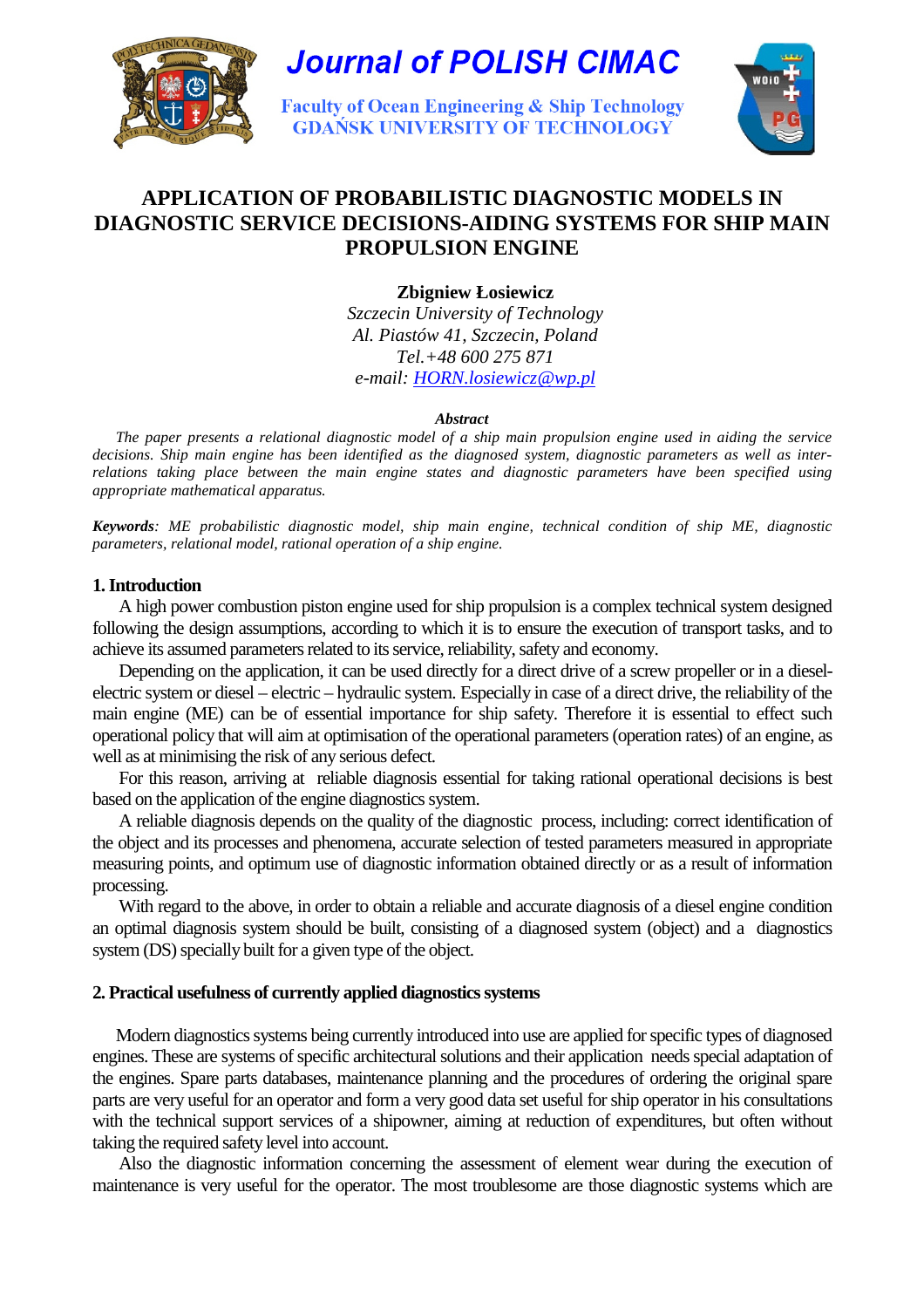designed to aid the operator's decisions during the engine operation. A lot of diagnostic information is calculated by the system, which provides correct results only if correct input data are entered, the verification of which is not always possible in practice. It is visible in the design of such systems which feature data transmission to the manufacturer's server and for the analysis of data by the manufacturer's experts. The knowledge and the experience of a ship engine operator not always allows him to properly interpret the information feedback of diagnostics system presented on its display screens.

There is a lack of data concerning discrete operation of MEs. Manufacturers normally determine the service lives and wear values for parts, subassemblies and systems on the basis of laboratory tests and experience in service. Also maintenance intervals are provided, after which preventative maintenance should be carried out, resulting from the number of hours of operation (apart from other cyclical maintenance provided for by the law). All these maintenance activities aim at renewal of engine's operational potential.

From the economical point of view, service life intervals for particular engine elements (their durability) should be set as multiplies of a common basic time interval, which would facilitate the execution of abovementioned scheduled maintenance.

From the point of view of reliability and watt-hour efficiency of engine operation this can however cause the accumulation of negative factors often leading to serious disturbances in the engine operation or to its extensive damage and complete failure. Simultaneous progress of element wear in the engine can cause generation of ambiguous diagnostic signals.

With regard to the above, the manufacturers and operators of main engines collect their experiences over the whole time of operation and try to introduce changes aiming at increasing the reliability of main engines through the application of appropriate diagnostics systems for the determination of their technical condition [5,7].

Despite intense research and modernisation of both the diagnostics systems and the supervision procedures of service processes, extensive failures blamed on diagnostics still occur.

The reason for that is a continuous technical development and stricter and stricter requirements regarding economics, environment protection and service ease, forcing the increase of the main engine power with simultaneous reduction of their sizes. This leads to introduction of new technologies with simultaneous increase of loads on yet-untested elements and assemblies of main engines. Similar damages to parts and assemblies of main engines discovered in differing diagnostic conditions may be followed by differing results of their occurrence.

Modern diagnostics systems described in the papers [5,7,8] are examples of practically useful expert systems, however the modern methods of accurate, reliable collection of diagnostic information, including technical possibilities and costs of their operation onboard require high qualifications from the operator, the more so that the degree of the diagnostics system complexity increases very quickly, which is followed by a variety of possible irregularities in their functioning. Therefore along with the increase of operational requirements and development of engines as diagnosed systems, it is necessary to carry out works aiming at improvement of their diagnostics systems. Rational service of main engines – and thus, at the same time, also of ships being technical objects of enormous material value, depend on their diagnostics systems. Same applies to the ecological safety of the natural environment and the crew's health and lives.

#### **3. The rationale for building of ME diagnostic models**

Analysing the collected material it can be noticed that the building of diesel engine diagnostic models is strongly linked to the development of engines themselves being the diagnosed systems, as well as the development of science fields focusing on the research into phenomena and processes taking place in such engines.

Ship main propulsion engines are complex technical objects of large size and mass, and what follows, of large inertias in parameters characterising their energy transformations. They are also characterised by a variety of energy-related states, depending on their service state [1,2].

As a result of the above the phenomena and the processes taking place in the service of a marine diesel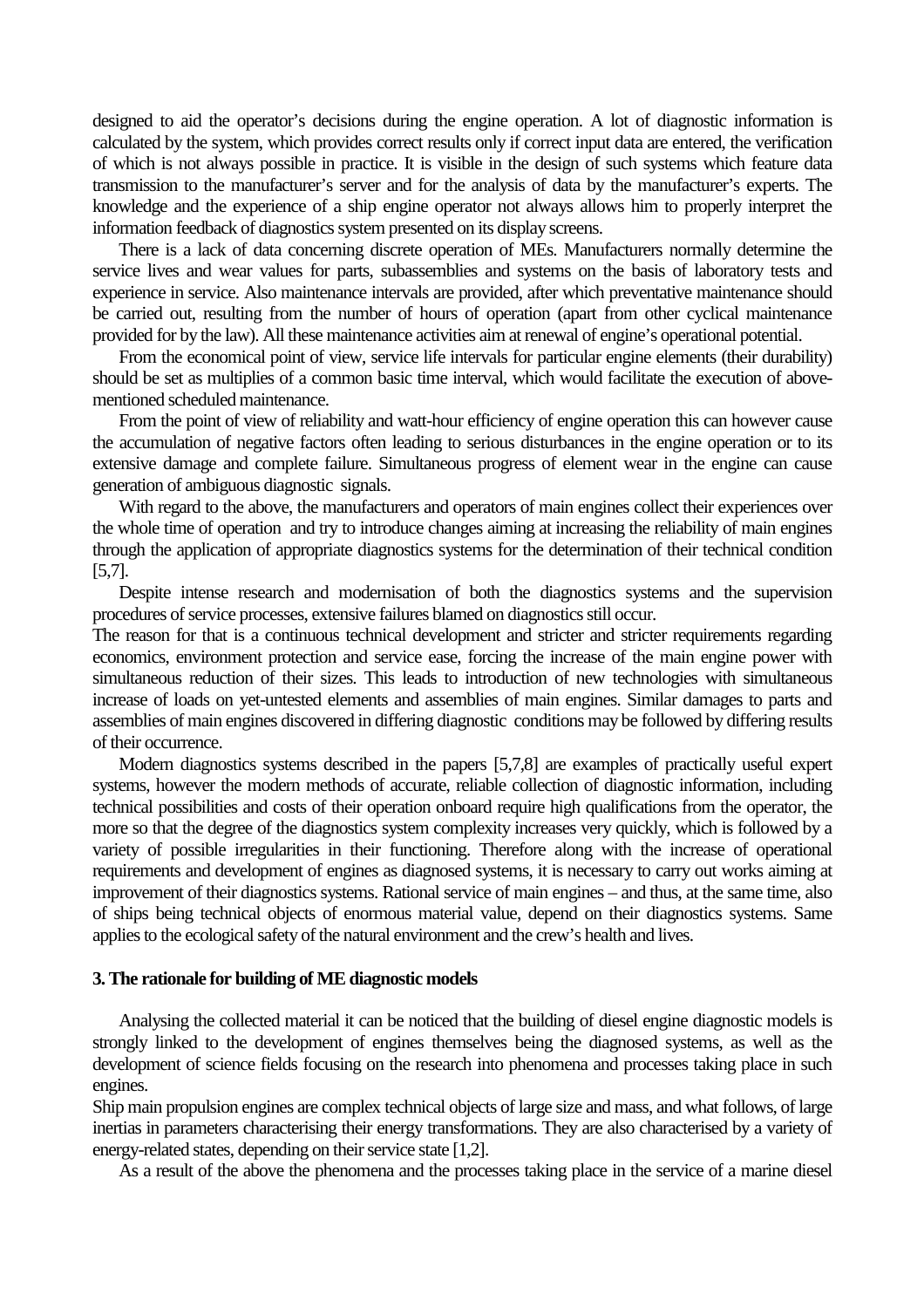engine have been mathematically modelled in a number of ways, including deterministic, pseudodeterministic and probabilistic ones.

Various types of models are used simultaneously in modern diagnostic systems.

Deterministic models are most often used for operational control in conditions deemed to be normal.

The transitory or emergency conditions are modelled probabilistically, which better renders the actual conditions at sea. They provide information which facilitates rational decision-making by the operator. [1,2,3,4].

It should also be remembered in the quest for collection and analysis of a largest possible number of parameters that the crew selection process is also of stochastic nature, and that crews represent varying levels of technical training and competence (knowledge and experience).

Because of that, the information presented by a diagnostic system should be as accurate and trustworthy as possible.

Complex structure of a marine diesel engine and the numerous criteria for the evaluation of its service states make a relational model being one of possibilities.

As it has been proved in numerous publications [1,2] that the wear of engine elements and subassemblies often does not depend strictly on their total running hours, so the proposed relational model is based on a hypothesis that:

"it is possible to predict the state of a service process of main propulsion engines in t +  $\Delta t$  moment when its state in t moment is only known, due to the fact that the condition in t + ∆t and its duration only depends on condition in t, and not on an earlier conditions and their duration" [1, 2, 8].

This hypothesis allows for the application in the decision-making process of the controlled semi-Markov process theory or a statistical theory of decision-making.

At the same time, a thesis is adopted that , the application of a probabilistic model for ship main propulsion engine should allow for a more rational decision-making and control of such engines' operation and service process [1, 2, 3, 4, 8].

#### **4. Proposed diagnostic model**

As a result of adopted assumptions, the process of building a ME diagnostics model required that the following problems are examined.

Identification of a ship main engine as an energy system, used, operated, diagnosed and controlled.

Identification of a main propulsion engine as a diagnostics system, and a determination of its technical and operational properties discovered its significant characteristics in the process of building a rational diagnostic model, which should consist of a diagnosed system (the engine), already adapted for diagnosing as dictated by identification results in the design phase, and a diagnosing system necessary for identification of its technical condition.

Determination of the influence that the load has on the wear rate and wear condition allows for calculating the probability of reaching parameter limit values which may lead to possible engine damage.

A basis assumption made during the building of a diagnostic model is not to establish the cause of past defects, but to take action which may lead to such decisions which would in turn enable prevention of engine damage, or at least limit significantly its consequences. Within such an activity, a particular importance is given to decision-based control of combustion engine service process, implemented within the automatic engine control system as presented in publications [1, 2, 3, 4].

Striving for full automation of engine control stems mostly from a need to reduce the influence of these engines' direct user on their operation, and to reduce the number of defects arising as a result of mistakes made in service.

Automatic control of combustion engine running (the engine is both a controlled and a diagnosed system) should be monitored by a diagnostics system integrated with a control system . Such an integration allows for controlling the engine in a way which could take into account the diagnosis generated by its diagnostics system, and then control the energy-related engine states following its changing technical condition and using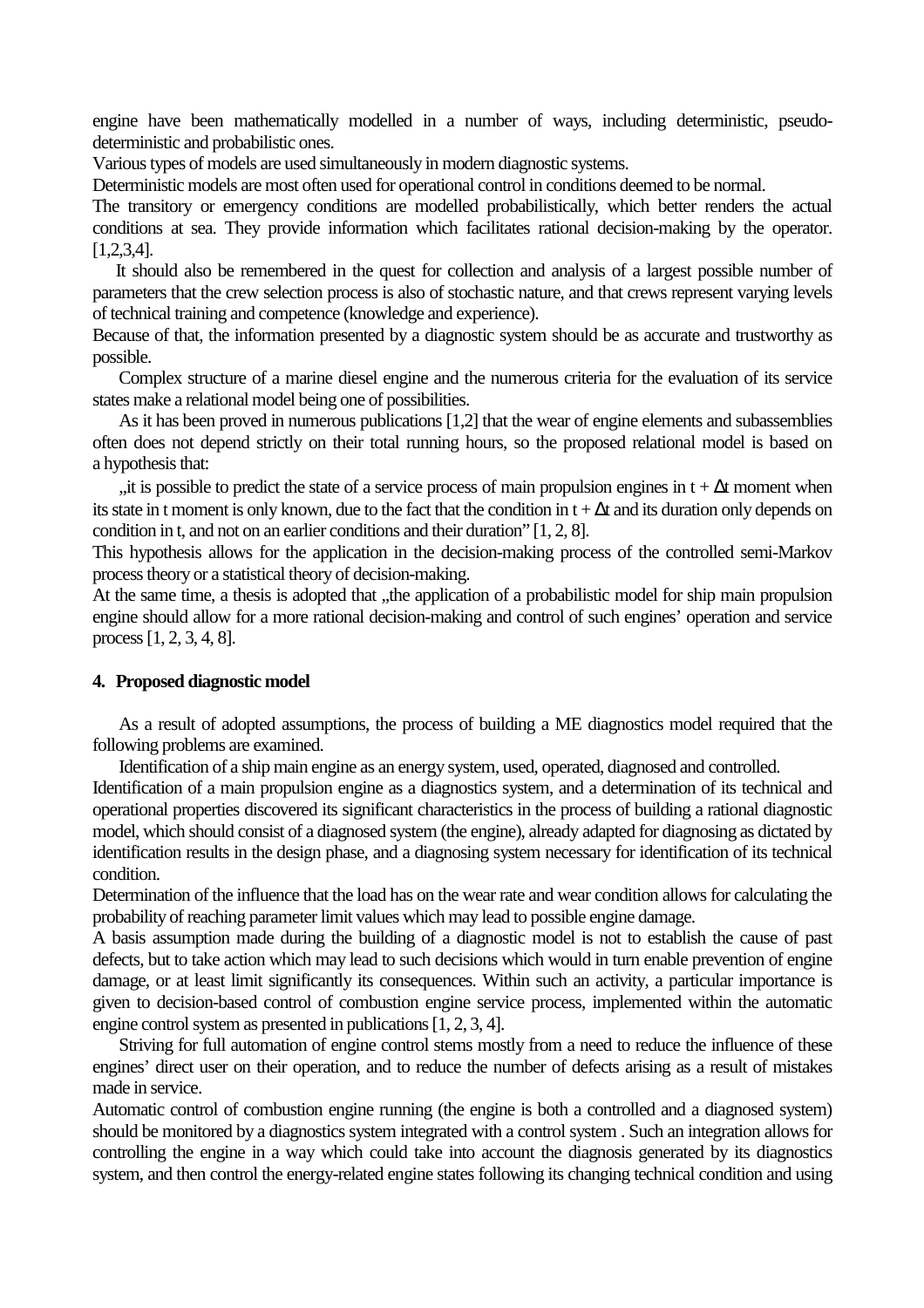control signals adapted for this condition. Building such a diagnostics system requires first building the diagnostic model of the engine, which should include the requirements for the identification of both the technical conditions and energy-related states of a given engine, as well as the monitoring of engine control system and its running.

### **4.1 Identification of engine technical condition.**

Technical condition of any engine is a set of technical properties of its structure, which allows it to operate (run) in accordance with its purpose for which it was designed and manufactured.

This condition in any moment t in its service life depends not only on this moment, but also on the technical condition of the engine at initial  $t_0$   $\lt$ t moment, and the flow of engine control during this time period.

Control has a definite influence on the change of engine technical condition, which depends on a number of factors after the conclusion of its manufacturing process, as described in literature [1,2].

What follows is that the process of changes of each engine technical condition is stochastic, but continuous in state flow and time. This means that there is an infinite number of engine technical conditions. Diagnosing all technical conditions of the engine is neither possible nor desirable due to both technical and economic reasons, which leads to a need to have this set divided into a limited number of classes (subsets) of technical conditions. Assuming a dividing criterion to be engine's readiness for service, the following classes of technical conditions can be distinguished, to be called directly the conditions [1,2,8]:

- the condition of full readiness  $(s_1)$ , which allows the engine to be run in full range of loads, to which it was adapted in the design and manufacturing phase,

- the condition of reduced readiness  $(s_2)$ , which allows the engine to be run in full range of loads, to which it was adapted in the design and manufacturing phase, but with a meaningfully reduced overall efficiency leading to increased fuel consumption or non-compliance with ecological standards.

- the condition of partial readiness  $(s<sub>3</sub>)$ , which allows for operating the engine in a reduced range of loads, narrower than the one for which the engine was designed in design and manufacturing phase.

the condition of being out of operation  $(s_4)$ , which prevents the engine from any normal usage (due to e.g. damage, execution of maintenance works, etc.).

One important task is to build a model of engine technical condition changes. In case of any diesel engine the process of its technical condition change is a process where the periods of each of its conditions duration are stochastic variables. Particular implementations of these stochastic variables depend on many factors, including the wear of tribological systems of the engine, media quality and crew competences.

#### **4.2 Identification of engine service conditions**

Taking into account the knowledge contained in literature and the results of own empirical research it was assumed that the two-stroke low-speed diesel engine used as a main propulsor drive, may be in a number of service conditions, divided into classes (sets) of elementary states, presented in the work [8].

Diagnostic activity is carried out in each of mentioned state sets, with its scope depending on the capabilities of diagnostics systems used, as well as on time needed for the taking of rational service decision.

It is then necessary to identify impacts of particular elements/ subassemblies/ subsystems on the proper functioning of other elements, as well as the consequence of this impact on the quality of processes taking place in the engine. Due to this reason the physical and chemical properties of engine elements/subsystems having some influence on the quality of engine running and determining its technical condition class have been identified.

A main purpose of ME is to provide the energy for the propulsion of a ship during the execution of a given service task.

The readiness of the engine to enable task execution, its operational effectiveness and reliability in task execution as well as safety of operation depend on the quality of its service process.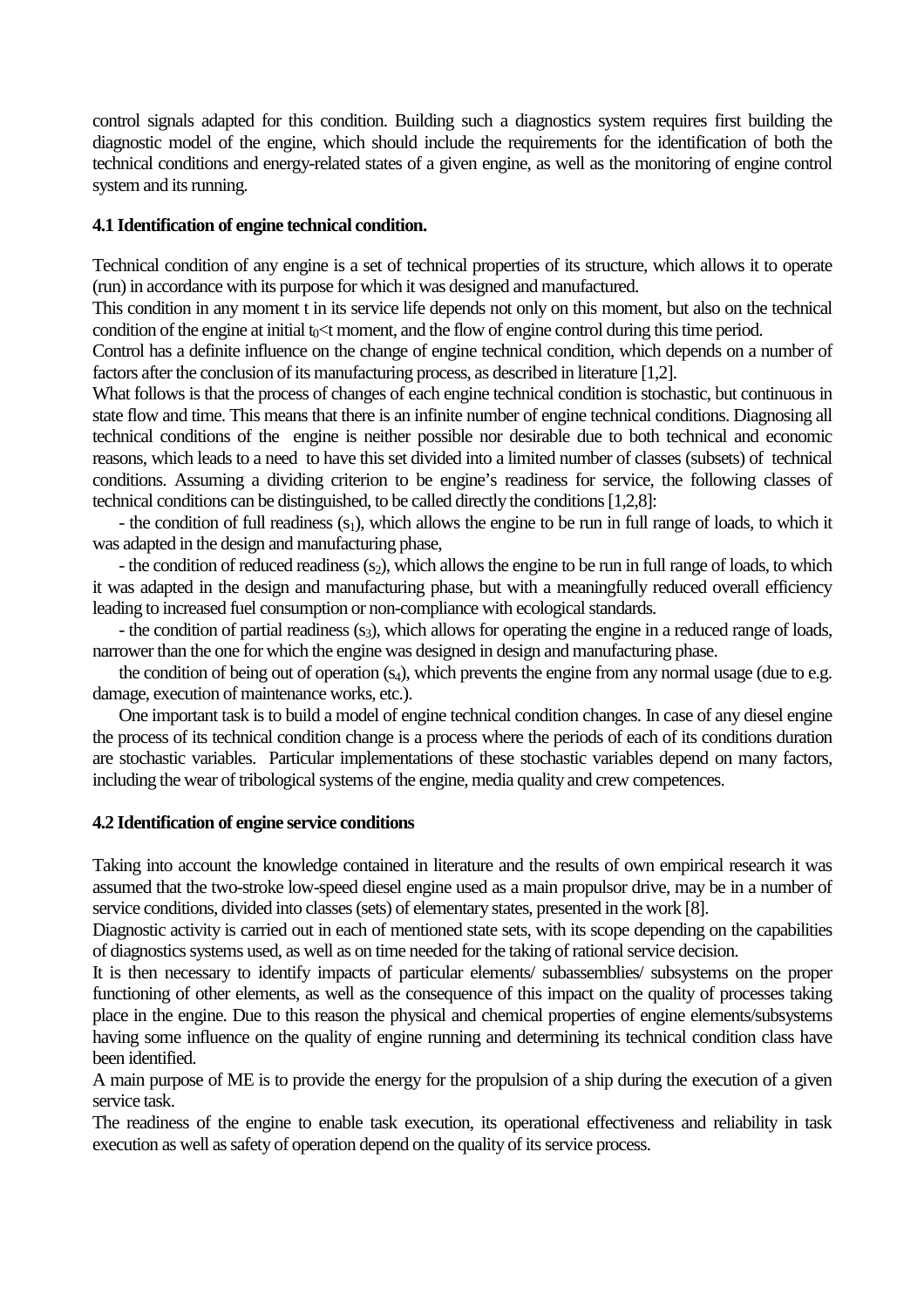Engine service includes its running and maintenance and these can be simultaneous [1]. The specifics of main engine service in marine conditions require forward planning of the processes outlined in [8]:

- normal ME operation, where efficiency attainable within environment protection limitations is the most important factor,

- emergency ME operation (complex, hazardous, defect or a disaster taking place), where priority is the ability to reach a location guaranteeing safety of ship and its crew,

- planned maintenance, during which there is no danger to crew lives and ship, and the purpose is to restore full readiness of ME,

- unplanned maintenance (necessary in case of defects), often at sea and in unfavourable conditions bringing dangers to crew lives and the ship itself, with the purpose being just to restore partial readiness of ME and to achieve a capability of reaching a safe destination.

During the process of formulating and defining the tasks for ME in its design phase, its service system is formed at the same time [1,2].

The conditions on modern market make the shipowners optimise the ME service system and press ME manufacturers in this direction – and any such action must be based on the appraisal of current ME condition.

As a result of the above, it was necessary to determine the ME service states and technical conditions, which allows for a rational service of ME, and facilitates the service-related decision-making also in emergency situations, where there is a reduced chance for making rational decisions due to stress and time pressure, as the emergency situations develop rather quickly.

The service process of any diesel engine is a compound process including the simultaneous changes of its technical condition and its service states, which has been presented in the literature in many forms such as graphs or matrices comprising probability distributions [1,2,8].

# **4.3 Determination of parameters identifying the technical and service conditions**

The diagnosis process is greatly dependent on the information obtained via measurements fed into the diagnostics system.

It is thus necessary to define appropriate sets of diagnostic parameters which are going to provide a reliable representation of ME technical condition and its properties.

These may include the sets of : thermodynamic parameters, parameters related to vibration and acoustics, parameters related to physical and chemical properties of lubricants, and the geometric parameters defining the engine structure.

The parameter sets characterise the changes which are a result of various physical and chemical processes, often inter-related or derivative.

The values of parameters obtained during tests in manufacturer's laboratory (in known conditions) are adopted as benchmarks.

They are strictly connected with the technical and energy-related condition of the engine, and the properties of engine elements, subassemblies and subsystems are reflected in their values.

Attention should also be brought to the fact that the diagnosing system should not only help collect the information about engine condition, but also to help control it in such a way as to avoid any damage.

In both cases the result is to be a reduction in operating costs, and what follows, also a rise of service efficiency.

Due to the above, a main purpose in the building of diagnostic models is to search for and use such parameters whose changes should most readily indicate a change of engine technical condition, including its subsystems and elements.

Progress of engine structure wear should be signalled according to earlier adopted grading.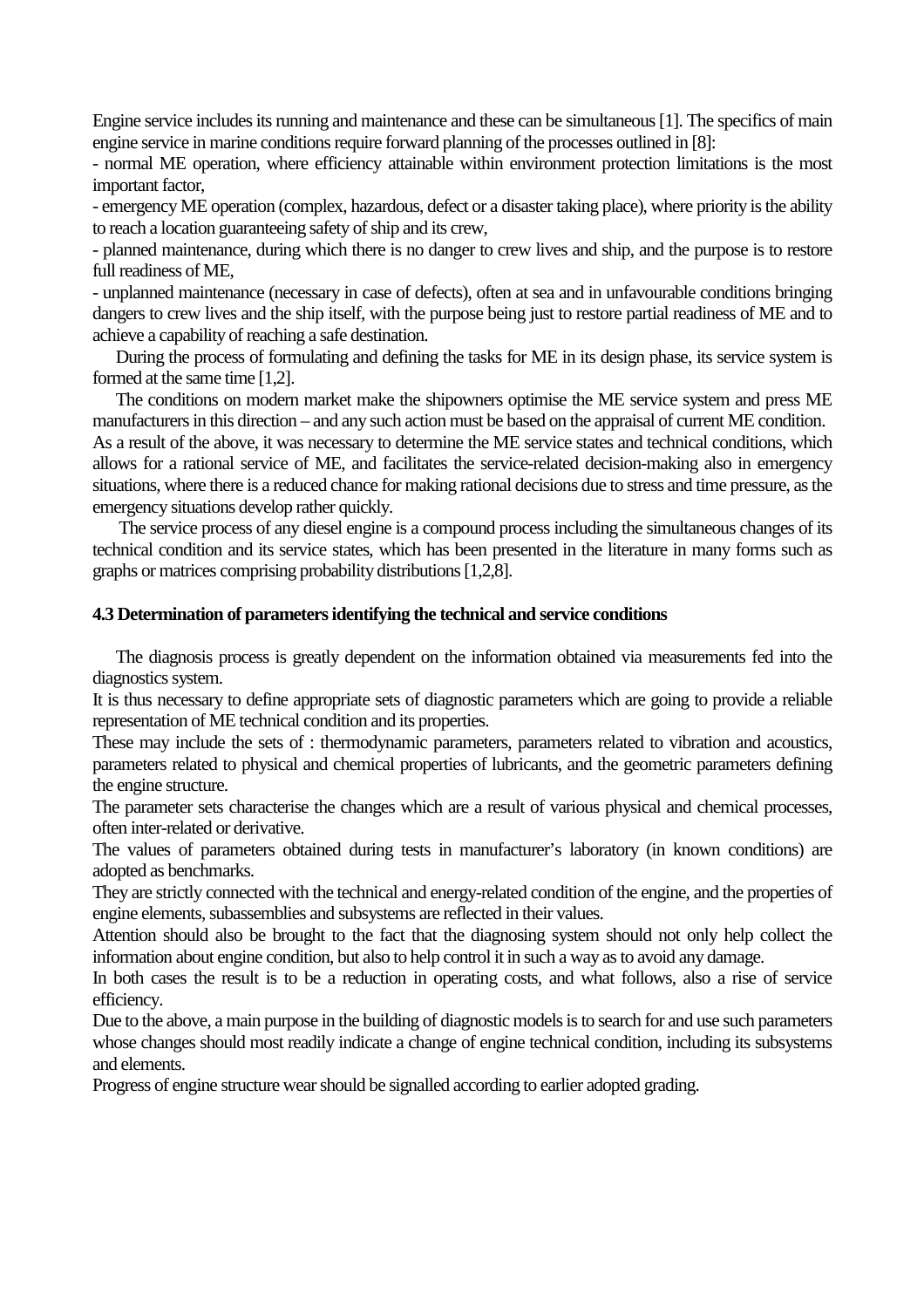# **4.4 Determination of diagnostic relations between ME technical condition and diagnostic parameters used, taking into account the results of empirical research**

Another important problem in diagnostic model building is the determination of mutual relations between factors influencing the correct running and durability of the engine and the diagnostic parameters which reflect its technical condition, while taking into account the operational priorities of particular ME service conditions. The relation sets have been defined following the ME readiness criteria [8]:

- diagnostic relations projecting the full readiness condition set into a set of diagnostic parameters,

- diagnostic relations projecting the reduced readiness condition set into a set of diagnostic parameters,

- diagnostic relations projecting the partial readiness condition set into a set of diagnostic parameters,

- diagnostic relations projecting the out-of-operation condition set into a set of diagnostic parameters.

# **4.5 Definition of a relation-based diagnostic model of ship ME**

ME is a complex object and its model aimed at collection of diagnostic information may be a combination of various types of models, and may be presented in analytical, functional or topological form. Each model representation form has its research and educational value. The utilitarian value of a model of examined object depends on a number of factors, including a form used for the presentation of the results of analysis performed on data collected within the real-life diagnostic system.

Scientists tend to use forms of models different than those which could be easily understandable for ship crews which belong to a wide range of technical cultures and have highly varying levels of technical knowledge and psychological predispositions. In marine environment, the most suitable form of ME model seems to be a topological model containing the bidirectional relations between engine condition and diagnostic parameters. The drawing below presents the selected diagnostic relations projecting the condition of full readiness  $s_1$  into a set diagnostic parameters k.



*Fig.1 Selected diagnostic relations mapping the full readiness conditions set s1 into a diagnostic parameter set k[8].* 

Decision-based control of engine service process is the most important and most difficult problem in engine service, which follows from the fact that such a control is carried out in a stochastic situation with regard to decisions.

In such a situation, evaluation of statistical risk connected with making a wrong decision should be taken into account.

Such a wrong decision may be taken as a result of inability to precisely evaluate the unknown parameters of stochastic variable distributions, which are the conditions of engine service process, and also due to a lack of capability to obtain full and reliable diagnosis of engine technical condition.

Rational control of this process requires furthermore that statistical decision-making models are built for the purposes of control.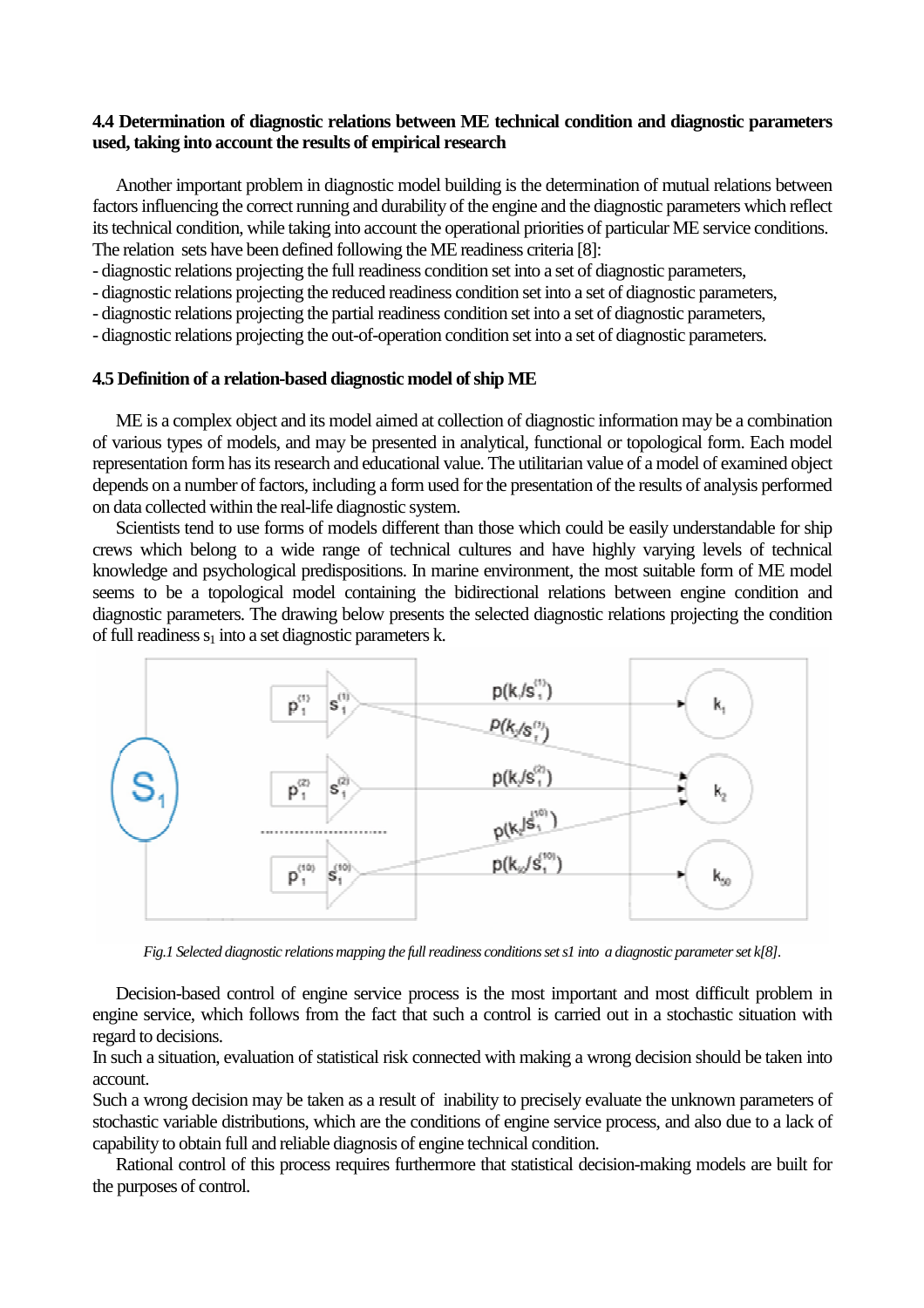A theory of decision-based, controlled semi-Markov processes or a statistical theory of decision-making can both be used for the building of such models, being presented in detail in publications [1,2,3,4].

In case it is impossible to use objective probabilistic measure for the specification of diagnosis reliability which is the presented mathematic and logical probabilities, there is a need to frame the idea of diagnosis trueness in terms of subjective probability, also called a psychological one.

This probability refers to the degree the user of a diagnosis is convinced about chances of engine condition prognosis becoming true.

In this case, calling a diagnosis a reliable one is a subjective process, as it depends on the knowledge of a person preparing a diagnosis and his/her conviction about correct functioning of ME diagnostics system. The above discussion can be based on calculations based on expert method [8].

On the basis of assigning appropriate diagnostic parameters to selected engine service states, which was presented in paper [8], a diagnostic model including relations shown in Fig.2 has been built, with the following concepts included:  $p_{ij}$  – probability of  $s_{ij}$  condition occurring,  $s_{ij}$  – engine service condition from the set S ( $s_1$ ,  $s_2$ ,  $s_3$ ,  $s_4$ ),  $p(k_i/s_{ij})$  – probability of diagnostic parameter  $k_i$  occurring simultaneously with condition  $s_{ij}$ ,  $k_i$  – diagnostic parameter,  $S_1$ ,  $S_2$ ,  $S_3$ ,  $S_4$  – classes of ME conditions.

# **5. Opportunities to implement the engine diagnostic model in service.**

Main engine damage in real-life conditions is a random phenomenon. The results of each defect depend on:

- the time the change in ME condition leading to its damage is identified,

- accuracy of ME condition change identification,

- aptness of decisions taken as a result of ME condition change.

In sea conditions, where it should be assumed that the crew can count only on own skills and technical capabilities, possibly quick detection of ME partial readiness condition may contribute to saving the crew and cargo, as it allows the crew to ensure the safety of a ship.

Due to that it is so important to use diagnostic systems adapted for service needs resulting from the necessity that the decisions are made by the crew and the shipowner together. This also applies to diagnostic models which should be adapted for operation in real-life conditions. Many factors capable of interfering in diagnostics system operation need to be taken into account during their building, such as imperfections in ME structure and varying levels of crew competence [1,2,8].

Measurement relations should reflect the conditions of measurement and the accuracy of applied measurement methods, measurement equipment accuracy, physical properties and measured signals and their parameters, and the required accuracy of diagnostic measurement results.

The obtained set of results of a diagnostic examination is always charged with errors, sometimes significant ones, which may be a reason for obtaining a wrong (unreliable) diagnosis.

Due to this the examination results reflect the examined ME condition only to an approximate degree. This means that they do not inform the user of diagnosis about ME condition itself, but only about an approximate picture of this condition.

Therefore, what is important is to what degree the information about ME condition contained in its diagnosis is reliable, because it has to be processed to obtain diagnostic information about ME condition at further stages of deduction which are not immune to their own errors either.

It should be emphasized that the results which shall allow for a verification of a diagnostic model (in reallife service) or the aptness of decisions taken by human operator, are their real-life consequences.

The engineers operating the engine room and main engine propose the concepts of rational service actions to the shipowner. Quite often they are unable to convincingly justify the grounds for a specific preventive maintenance (as the diagnostic parameters do not exceed limit values) and are loathsome to take responsibility for any decision which generates substantial costs. These costs normally exceed the salary of a decision-maker by a dozen or a few dozens times, so their psychological impact is rather strong as none wants to be labelled as a source of such costs, which may lead to less than rational decisions being made.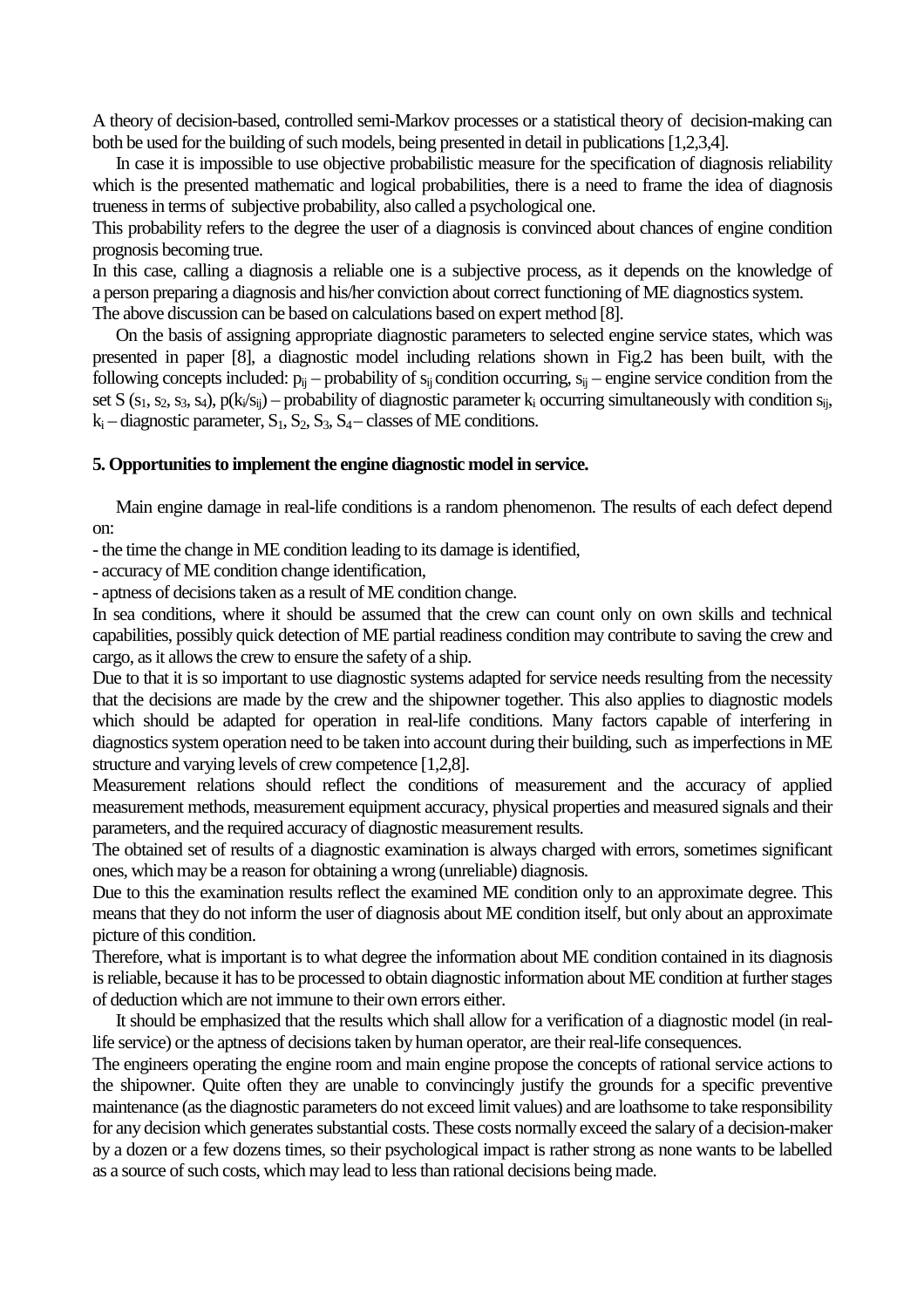At the same time the conditions of work in ship engine room, the daily changing of shifts, crew cultural multiplicity, random and varying work conditions (weather, sea states, emergencies, cargo shifts etc.) require constant attention and result in tiredness, loss of sensitivity to stimuli and paradoxically in a highly flux environment, a routine and mindless execution of duties, which also contributes to a loss of rationality in acting.



*Fig.2 Relations in ME diagnostic model:*  $p_{ij}$  *– probability of s<sub>ij</sub> condition occurring, s<sub>ij</sub> – engine service condition from the set S(s*1*,s*2,*s*3,*s*4*), p(k*<sup>i</sup> */s*ij*) – probability of diagnostic parameter k*<sup>i</sup>  *occurring simultaneously with condition s*ij*, k*<sup>i</sup>  *– diagnostic parameter,*   $S_1, S_2, S_3, S_4$  – *classes of ME conditions*